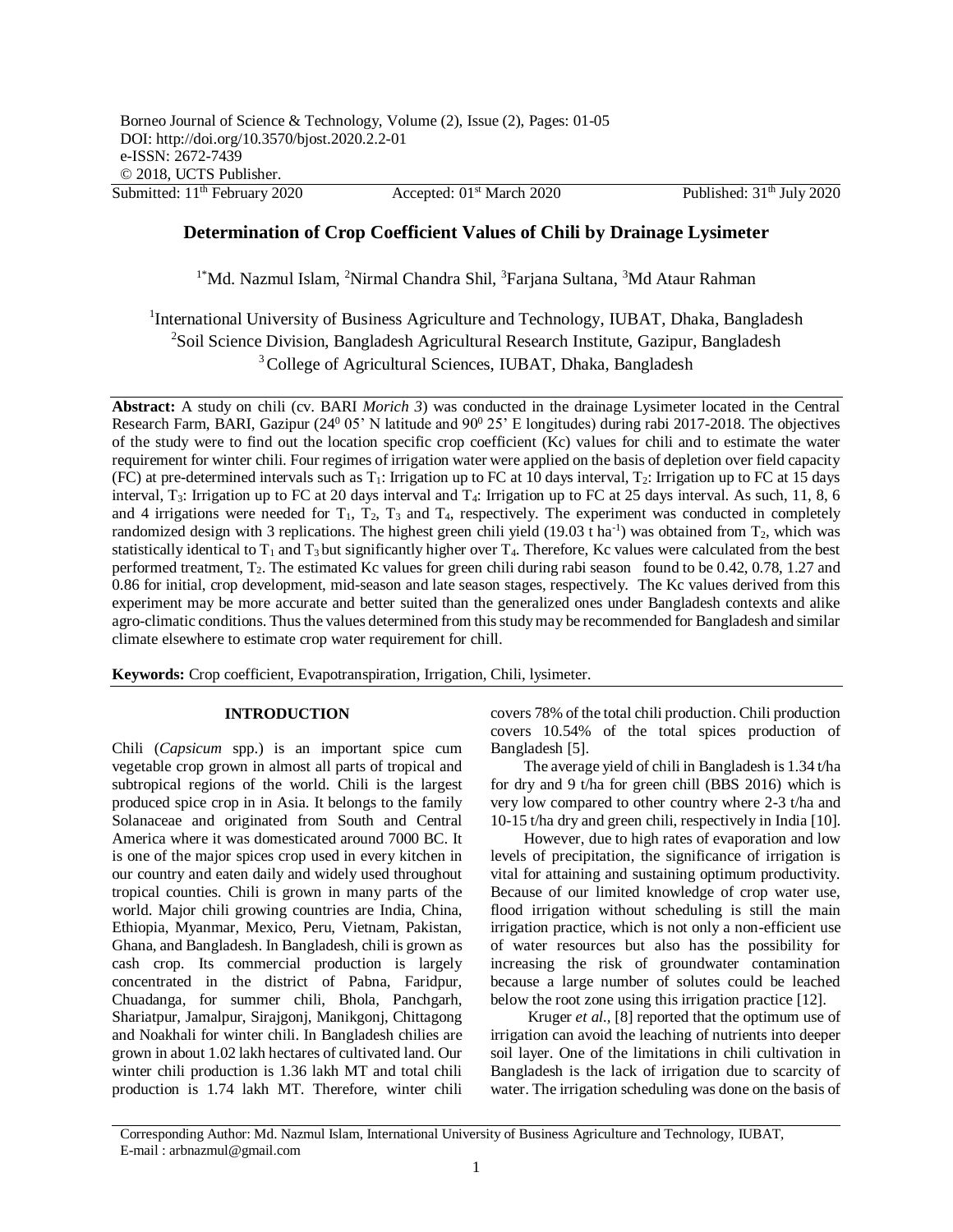critical growth stages where water requirement was not properly estimated as a result much of applied water may be lost through percolation, runoff and evapotranspiration. Thus, estimation of water requirement of crop is an inevitable task. The crop coefficient value is better tool for optimization of crop water requirement throughout the growing period, which would ensure better water use efficiency [1]. Thus, Kc appears as the most important factor in context of intensive and precision agriculture.

The water requirement of chili changes depending on soil and climatic factors. If paucity of water is observed in soil before planting, irrigation is required but during rainy season irrigation should be done on the basis of moisture of soil. Lysimeters are the important tools in soil-plant-atmosphere research because they can directly measure evapotranspiration and facilitate water, fertilizer and solute balance studies [11]; [4]. Reliable measurements of drainage quantity and content are generally very difficult under field conditions while much easier to make using lysimeters. For instance, water percolates trough the root zone may be collected and analyzed when using percolation lysimeters, while changes in water content can be determined by weighing lysimeters [11]; [21].

The calculation of water requirements by means of lysimeter method is relatively simple. The basic formula for the calculation reads as follows:

ET crop= Kc × ET0 ……………………………. (1)

Where; ET crop = the water requirement of a given crop in mm per unit of time e.g. mm day<sup>-1</sup>, mm month<sup>-1</sup> or season<sup>-1</sup>. Kc= the "crop factor";  $ET_0$  = the "reference crop evapotranspiration" in mm per unit of time e.g. mm day<sup>-1</sup>, mm month<sup>-1</sup> or mm season<sup>-1</sup>.

Crop water requirement: ET crop=  $Kc \times ET_0$  …….. (2)

Values of  $K_c$  are available in literature [3], but none is recommended for a specific location. It is better to determine the factor locally. Physiological characteristics of crop varieties differ under different soil and climatic conditions, thus showing varying physiological demands including crop water requirements (crop ET). The determination of crop coefficient lies in the determination of stage-wise crop ET and estimation of reference crop evapotranspiration. The most reliable method for determining the crop coefficient values is the lysimetric study. Many scientists have studied crop ET using lysimeters [20]. Climatological approaches of estimating ET are available in literature [2]. These approaches are based on the empirical data and required local calibration which is impossible without lysimeter. Therefore, the objectives of this experiment were to find out the crop co-efficient values (Kc) for winter chili using drainage lysimeter and

to estimate the water requirement of chili to be grown in dry winter season.

#### **MATERIALS AND METHODS**

The experiment was conducted at Soil Science research field of Bangladesh Agricultural Research Institute (BARI), Gazipur, Dhaka, Bangladesh during the period from 22 November 2017 to 07 April 2018. The experimental field situated at  $24^{\circ}$  05' N latitude and  $90^{\circ}$ 25' E longitudes having an elevation of 8.2 m from sea level.

The micro-lysimeter were constructed recently by Soil Science Division, Bangladesh Agricultural Research Institute (BARI) and situated at Soil Science research field, Gazipur. It has 12 tanks spaced at equal distance (4 m). The tanks were installed in 3 lines taking 4 in each line for the 3 replicate measurements. The lysimeter tank has 1 meter square area with effective soil depth of 100 cm followed by a perforate Stainless Steel (SS) sheet. Below the SS sheet, 2 meshes of no. 20 and 40 are placed. Below the mesh, a 15 cm thick coarse gravel packs are sandwiched. Then a water receiving reservoir was provisioned where the excess water from the upper parts are discharged. Then the discharged water goes through the drainage piping to the reservoir.

Each lysimeter tank is provided with a stainlesssteel pipe of 1.75 cm diameter which serves as an air vent. The vent is inserted up to the gravel layer and is provided with a cap at the top end. Below the lysimeter tank a 7.5 cm thick concrete layer is provided followed by a 7.5 m thick stone soling. A 13 cm thick brick wall was constructed around the lysimeter tank leaving 5 cm sand pack between the tank and the wall. The brick wall is constructed at a depth of 30 cm from the soil surface. Twenty-seven days old chili (cv. BARI Morich 3) seedlings were transplanted in lysimeter tanks, each having 1 m<sup>2</sup> area on 30 November 2017. Also, to maintain a similar environment, the same crop was grown in the lands surrounding the tanks. The soil was clay loam with field capacity and bulk density, 28.53% and  $1.48 \text{ g cc}^{-1}$ , respectively.

There were four treatments as follows:

|  | $T_1$ = Irrigation up to FC at 10 days interval |
|--|-------------------------------------------------|
|  |                                                 |

- $T_2$  = Irrigation up to FC at 15 days interval
- $T_3$  = Irrigation up to FC at 20 days interval
- $T_4$  = Irrigation up to FC at 25 days interval

As lysimeter has 12 tanks in operation, therefore the experiment was set up in a completely randomized design with 3 replications. The crop was fertilized with  $N_{110}P_{38}K_{72}S_{21}Zn_2B_{1.2}kg$  ha<sup>-1</sup> and cow dung @ 10 t ha<sup>-</sup> <sup>1</sup>. Entire amount of cow dung, TSP, gypsum, boric acid and 2/3rd of MoP was applied during the final land preparation. Urea as a source of nitrogen was applied in 4 equal splits at 5, 25, 50 and 75 days after transplanting (DAT). The rest of MoP was applied with third dose of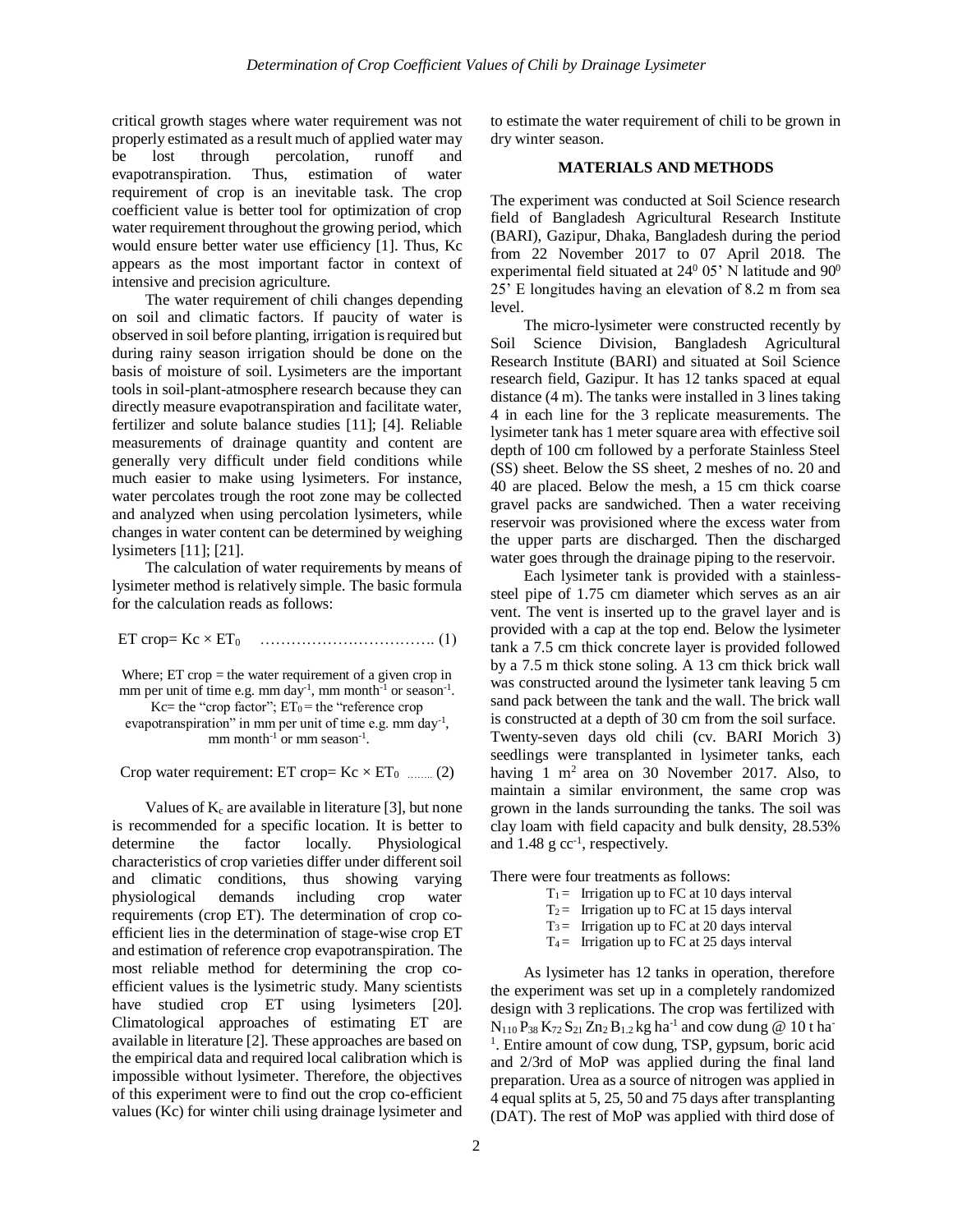urea at 50 DAT. The crop was irrigated up to field capacity for 30 cm depth rooting zone as per treatment schedule. Measured quantity of water depending on the FC value was applied. Soil moisture was measured before irrigation. As per treatment, 12, 8, 6 and 4 irrigations were required for  $T_1$ ,  $T_2$ ,  $T_3$  and  $T_4$ , respectively. Vertimec @ 1 ml L-1 and Succexx @ 2 ml L-1 were sprayed for controlling mite and chiling injury, respectively. Percolate was collated whenever it deposited in the buckets placed underneath of the drainage outlets coming from each lysimeter tank. In this way 3 collections after  $2<sup>nd</sup>$ ,  $3<sup>rd</sup>$  and  $4<sup>th</sup>$  irrigation was possible during the growing period of chili. The crop showed luxuriant growth especially for the treatment  $T_1$ and  $T_2$ . Harvesting of green chili was started on 18 March 2018 and ended on 7 April having 4 pickings altogether. Climatic data, such as maximum and minimum temperatures, air humidity, sunshine hours/day and wind speed were collected from the nearest meteorological station. The location information like elevation, latitude, and longitude were also collected. All these data were then used to estimate the potential evapotranspiration  $(ET_0)$ . Crop data like plant height, number of fruits per plant, fruit length, fruit breadth and green chili yield were recorded and statistically analyzed. The part of rainfall collected as drainage and the change in stored soil moisture during the period under consideration were subtracted from the applied water to obtain crop evapotranspiration  $(ET_c)$ . The crop evapotranspiration for the specified period was estimated using the following equation:

ETct = Wa - (Dw±Ss) …………………. (3)

Where;  $ET_{ct} = crop$  evapotranspiration in mm for time, t  $W_a$  = applied water, mm + rainfall, mm for time, t  $D_w$  = drainage water, mm for time, t  $\Delta S_s$  = stored soil moisture, mm for time, t

Then from the potential evapotranspiration  $(ET_0)$ estimated for the specified period, the value of  $K_c$  for the period was determined from the ratio,  $ET_{c}/ET_{0}$ .

Percolates were collected whenever they were deposited in the buckets placed underneath of the drainage outlets coming from every lysimeter tank. In this way, 3 collections after  $2<sup>nd</sup>$ ,  $3<sup>rd</sup>$  and  $4<sup>th</sup>$  irrigations were done during the growing period of chili.

The mean data with replicate observations were analyzed statistically following Statistics 10 Software. The treatment means were separated by the Least Significant Difference (LSD) test. Regression analysis was done using Microsoft Excel Version 7.

#### **RESULTS AND DISCUSSION**

Result presented in Table 1 showed that the crop performed well for  $T_2$  treatment where 8 irrigations up to FC at every 15 days interval were applied. The highest

green chili yield (19.03. t ha<sup>-1</sup>) was obtained from  $T_2$ , which was statistically identical to  $T_1$  and  $T_3$  but significantly higher over  $T_4$ . Similar trend of result was observed for fruit weight per plot where the highest fresh fruit weight (1903.3 g plot<sup>-1</sup>) was recorded from  $T_2$  and the lowest (1286.7 g plot<sup>-1</sup>) from  $T_4$  (Table 1). However, there was no significant difference for yield components like plant height, fruit length, fruit breadth and fruits per plant even though T<sub>2</sub> performed better than other treatments. As crop performance was the best for  $T_2$  so irrigation interval set for this treatment provided relatively better environment for plants to produce the highest yield. Therefore, this treatment  $(T_2)$  was selected for the determination of Kc value. The optimum crop coefficient at different growth stages are recommended to calculate from the best growing plants producing the highest yields [3]. Therefore, all calculations for the determination of crop water requirement were based on the performance of treatment,  $T_2$  and are presented in (Table 2 and 3).

Irrigation water was applied depending on the moisture content for a certain growing period to raise it up to FC level (28.53%). From Table 2, it was observed that the applied irrigation water for initial, development, mid-season stages was 51, 76, 170 and 60 mm, respectively for initial, development, mid-season and late season stage. After and second irrigation 5.9 mm percolate was collected while for the third and fourth irrigation the collected leachate was 3.65 mm. Due to addition of optimum water on the basis of FC there was a positive balance of moisture storage except at midseason and late season stage. For the mid-season stage, the crop might have absorbed water from the stored soil moisture as deficit caused by higher evapotranspiration at later growth stage. Ultimately, storage soil moisture fell down to -15.2 mm, which signified that irrigation interval (15 days) set for this treatment may not suit well for March and April. For this reason plants for  $T_3$  and  $T_4$ treatments suffered from moisture stress at later growth stage. The crop ET for  $T_2$  found to be 22.3, 71.6, 185.38 and 77.23 mm for initial, development, mid-season and late season stage, respectively (Table 2). From this crop ET, the cumulative crop ET was estimated and trend line is represented in Fig.1. However, there was a second order polynomial relationship ( $R^2 = 0.997**$ ) between cumulative crop ET and crop growth stages (days after transplanting) (Fig.2). Using local climatic condition, the reference crop evapotranspiration  $(ET<sub>0</sub>)$  was calculated as 53.1, 91.8, 145.5 and 89.8 mm for initial, development, mid-season and late season stage, respectively. Thus the Kc value for chill found to be 0.42, 0.78, 1.27 and 0.86 for initial, development, midseason and late season stage, respectively. Indeed, locally determined Kc values are preferable to generalized standard values to estimate location specific crop evapotranspiration. However, growth stage wise Kc values of green chill are depicted in Fig. 3.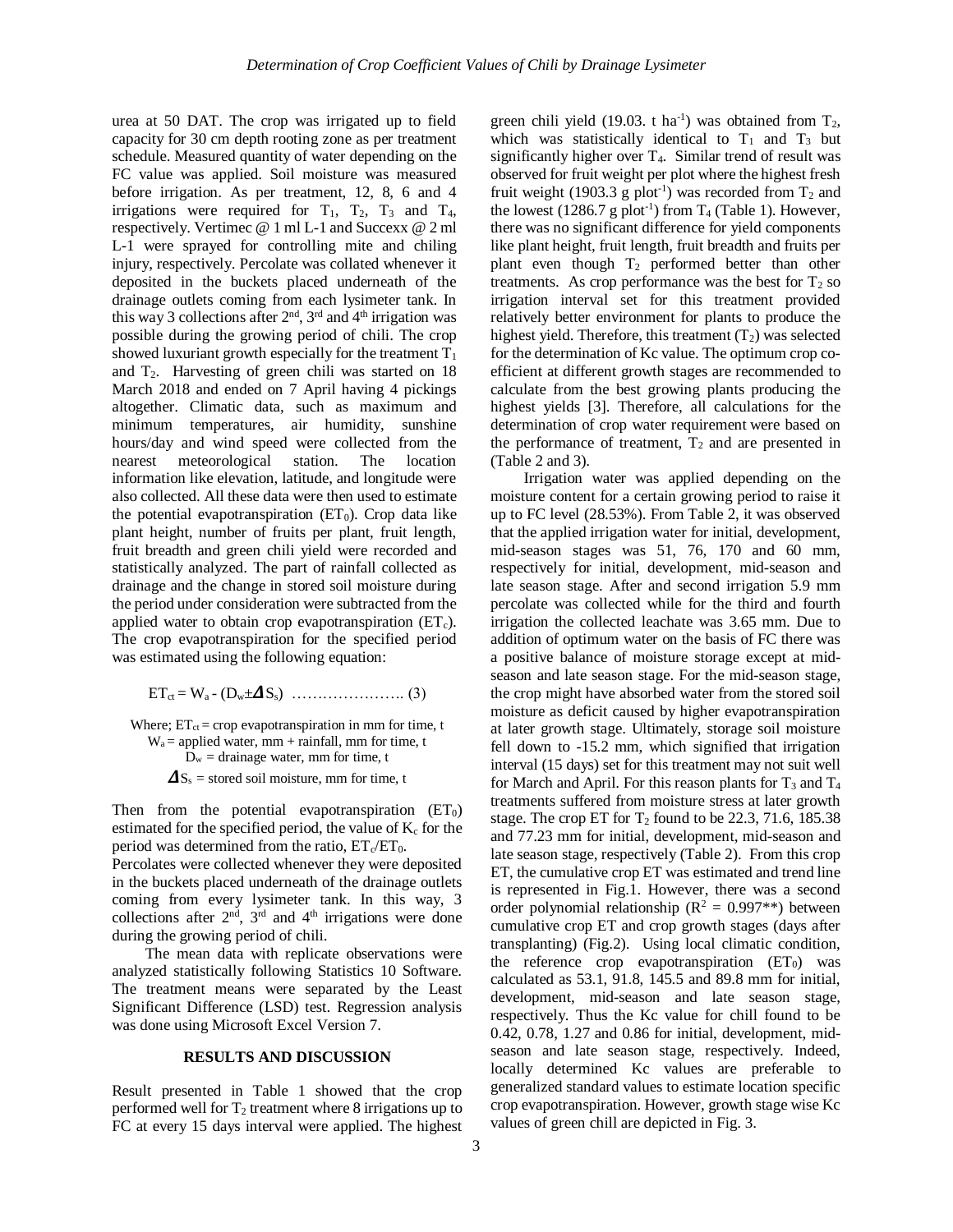## **CONCLUSIONS**

The highest green chili yield  $(19.03 \text{ t} \text{ ha}^{-1})$  was obtained from treatment,  $T_2$  which followed Irrigation up to FC at 15 days interval. The crop coefficient (Kc) values for green chili during winter season found to be 0.42, 0.78, 1.27 and 0.86 for initial, development, midseason and late season stage, respectively. The optimum crop ET viz. the water requirement for winter chili found to be 22.3, 71.6, 185.38 and 77.23 mm for initial, development, mid-season and late season stage, respectively for the study area as well as soil alike and almost similar kind of climatic condition. Since these Kc values were determined under local agro-climatic conditions, so they may be more accurate and better suited. The Kc values of chili as derived from this experiment may be useful to the irrigation expert, agricultural extension personnel as well as chili growers for estimating the water requirement of chili in order to save water resource from losses and to provide optimum level of water for luxuriant growth of chill. Thus the values determined from this study may be recommended for Bangladesh and similar climate elsewhere to estimate crop water requirement for chill.

### **REFERENCES**

- [1] Begum R.A., N.C.Shil, A.T.M.A.I. Mondol, M.J. Alam and A.J. Mila. Determination of Crop Coefficient Values of Broccoli and estimation of leaching loss of nutrients by Drainage Lysimeter. 2017. Annual research report 2016-2017. Soil Science Division. Bangladesh Agricultural Research Institute. Pp -01-09.
- [2] Ben Asher, J., A. D. Mathias and A. W. Warrick. 1983. Assessment of evapotranspiration from bare soil by infrared thermometry. Soil. Sci. Soc, Am. J. 47: 185-191.
- [3] Doorenbos, J. and W.O. Pruitt. 1977. Guidelines for predicting crop water requirements. Irrigation and Drainage paper No.24., FAO, Rome.
- [4] Hillel, D., Gairon, S. Falkenflug, V. and Rawitz, E. 1969. New design of a low-cost hydraulic lysimeter system for field measurement of evapotranspiration. Isr J. Agric. Res. 19(2):57-63.
- [5] Hoq, M.S. and M.I. Omar. 2015. Production and marketing of green chili in two copious district of Bangladesh. Research gate. Vol. 1. ISSU.18. ISSN: 2319-2801
- [6] Khan, B.R., M. Mainuddin and M.N. Molla. 1992. Design and construction of a set of lysimeters for study of evapotranspiration of different crops. Irrigation and Water Management Division, BARI, Gazipur. Pp. 42.
- [7] Klocke, N.L., Todd, R.W. Hergert, G.W. Watts, W.G. and Parkhurst, A.M. 1993. Design, installation, and performance of percolation

lysimeters for water quality sampling. Trans. ASAE 36:429-435.

- [8] Kruger E., G. Schmidt, U. Bruckner. 1999. Scheduling strawberry irrigation based upon tensiometer measurement and a climatic water balance model. Scientia horticulturae. Volume 81, Issue 4. Pages 409-424
- [9] Michael. A.M. 1990. Irrigation theory and practice. Vikas Publishing Home Pvt.Ltd., New Delhi 11014. Pp. 801.
- [10] TNAU Agritech Portal, 2015. Horticulture: Vegetable: Chili
- [11] Van Bavel, C.H.M. 1961. Lysimetric measurement of evapotranspiration rates in the eastern United States. Soil Sci. Soc. Am. Proc. 25:138-141.
- [12] Zeng W., X. Chi, W. Jingwei, H. Jiesheng. 2014. Soil salt leaching under different irrigation regimes: HYDRUS-1D modeling and analysis. Journal of arid land. Volume 6, Issue 1, pp 44-58.
- [13] Allen, R.G., L. S. Pereira, D. Raes, and M. Smith. 1998. Irrigation and Drainage Paper. p. 56*.* Crop evapotranspiration. Guidelines for computing crop water requirements. Food and Agricultural Organization of the United Nations, Rome. pp. 65.
- [14] Ben Asher, J., A. D. Mathias and A. W. Warrick. 1983. Assessment of evapotranspiration from bare soil by infrared thermonetry. Soil. Sci. Soc. Am. J. 47**:** 185-191.
- [15] Burman, R. D., P. R. Nixon. J. L. Wright and W. O. Prutt. 1983. Water requirements. In. design and operation of farm irrigation systems. ASAE Monograph No. 3, Edited by M. E. Jensen, St. Joseph. Michigan 49085. pp. 829.
- [16] Doorenbos, J. and W.O. Pruitt. 1977. Guidelines for predicting crop water requirements. Irrigation and Drainage Paper No.24., FAO, Rome.
- [17] Giriappa, S. 1983. Water use efficiency in agriculture, Oxford and IBH Publishing Co. Pvt. Ltd.
- [18] Hensen, V.E., 0. W. Israyelsen and G. E. Stringham. 1979. Irrigation principles and practices. 4th Edition. John Willey & Sons. New York. pp. 417.
- [19] Hillel, D., Gairon, S. Falkenflug, V. and Rawitz, E. 1969. New design of a low-cost hydraulic lysimeter system for field measurement of evapotranspiration. Isr J. Agric. Res. 19(2):57–63.
- [20] Khan, B. R., M. Mainuddin and M. N. Molla. 1992. Design and construction of a set of lysimeters for study of evapotranspiration of different crops. Irrigation and Water Management Division, BARI, Gazipur. pp. 42.
- [21] Klocke, N.L., Todd, R.W. Hergert, G.W. Watts, W.G. and Parkhurst, A.M. 1993. Design, installation, and performance of percolation lysimeters for water quality sampling. Trans. ASAE 36:429–435.